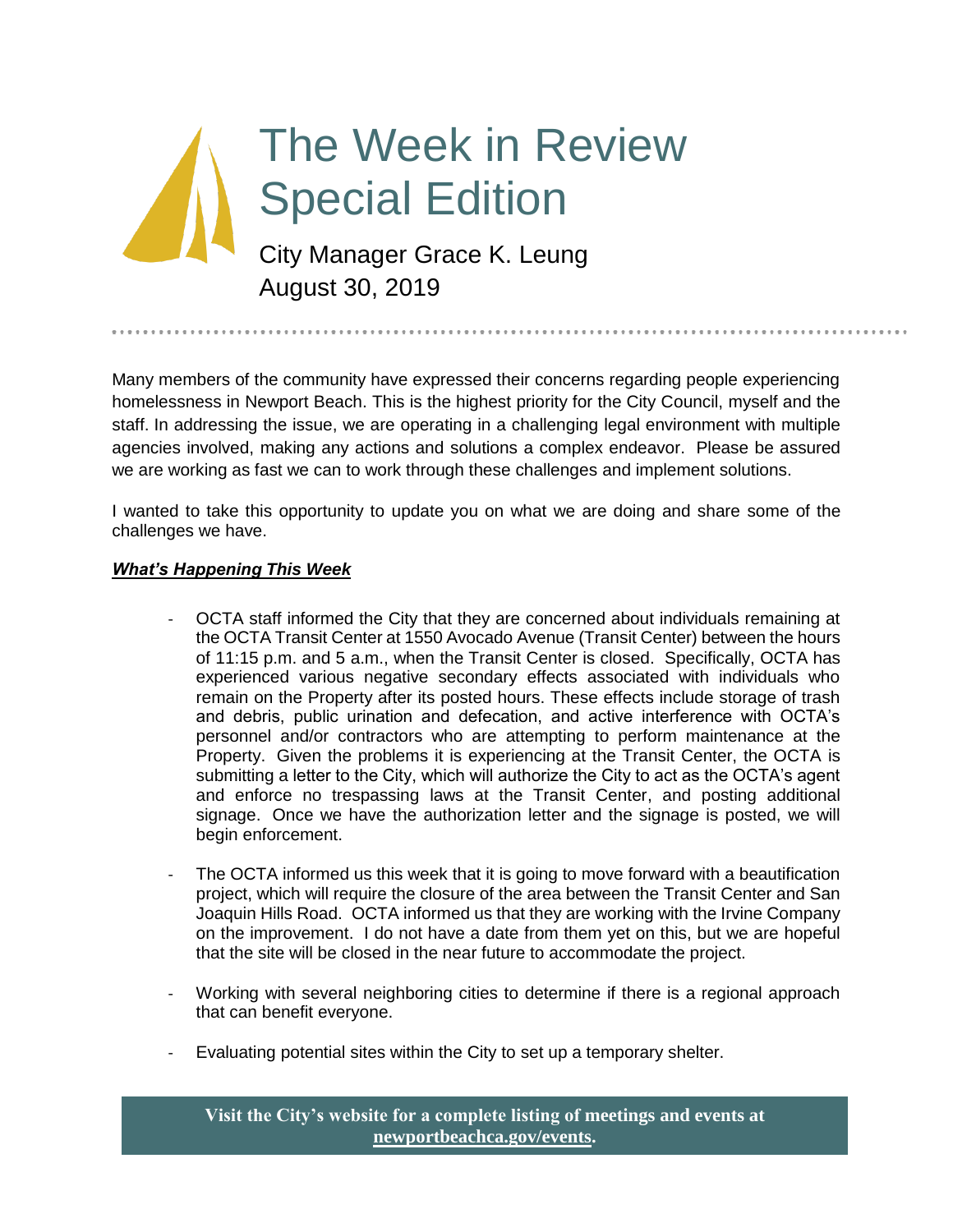- Brought in a public communication firm we have on contract to update our website with resources for residents and businesses, discuss what we are doing and to get regular communications out to the public. We are working to get updates on the website next week.
- Temporarily reassigned an employee as our full-time homeless coordinator to manage all of the work that is occurring internally.

## *What's Happening Next Week*

The City Council will hold a Special City Council meeting on **Wednesday September 4, 2019 at 4 p.m.** in the City Council Chambers to discuss initiation of negotiations on three possible locations for a homeless shelter. This is the first step in evaluating the City's options as we consider private properties, City properties and regional solutions to obtain temporary shelter beds in the short term. There will be opportunities for the public to speak before the closed session. Following City Council direction, extensive community input will be solicited throughout the process and before any final decisions are made.

## *Public Safety Response*

Our Police and Fire Departments are on the front lines of working with the homeless population. The Police Department makes multiple stops each day at the OCTA bus station and will cite and/or arrest for illegal activity. From January to July of this year the Police have responded 258 times and made 24 arrests on or near the OCTA property. During 2019 the Fire Department has responded 20 times to assist people experiencing homelessness.

#### *Homeless Engagement Working to Move Individuals Off the Street*

During the week of August 19-23 the City, Orange County Behavioral Health, OCTA, Orange County Sheriff Department, City Net (our social services provider) did intensive outreach at the Transit Center to determine how we could assist the people experiencing homelessness. During that week we made contact with 33 individuals. This is one of the many steps we need to take to get individuals to exit the street. It is a slow but effective process as we move toward housing.

#### *Newport Beach Efforts – Last Several Months*

Newport is not unique in having homeless in our community. To give you some perspective, in January of 2019, the City participated in the County's 2019 Point in Time Count and counted 6,860 homeless persons and 64 unsheltered here in Newport Beach.

The City has taken a number of steps to address this very complex issue. We work with each homeless individual on a case-by-case basis to see if we can get them the services they may be eligible for, including moving them into housing. Most don't accept outreach right away. Oftentimes, folks are resistant to seeing case workers or our police officer assigned to work with the homeless (one officer is assigned to this subject matter full-time).

Multiple visits can be required before we can gain someone's trust to even have them start talking with us to work on their solutions. That is why in addition to our full-time officer, who is assisted by a caseworker from the County's Healthcare Agency, the City has contracted with City Net to provide homeless outreach services. City Net also deploys staff to assist with street outreach